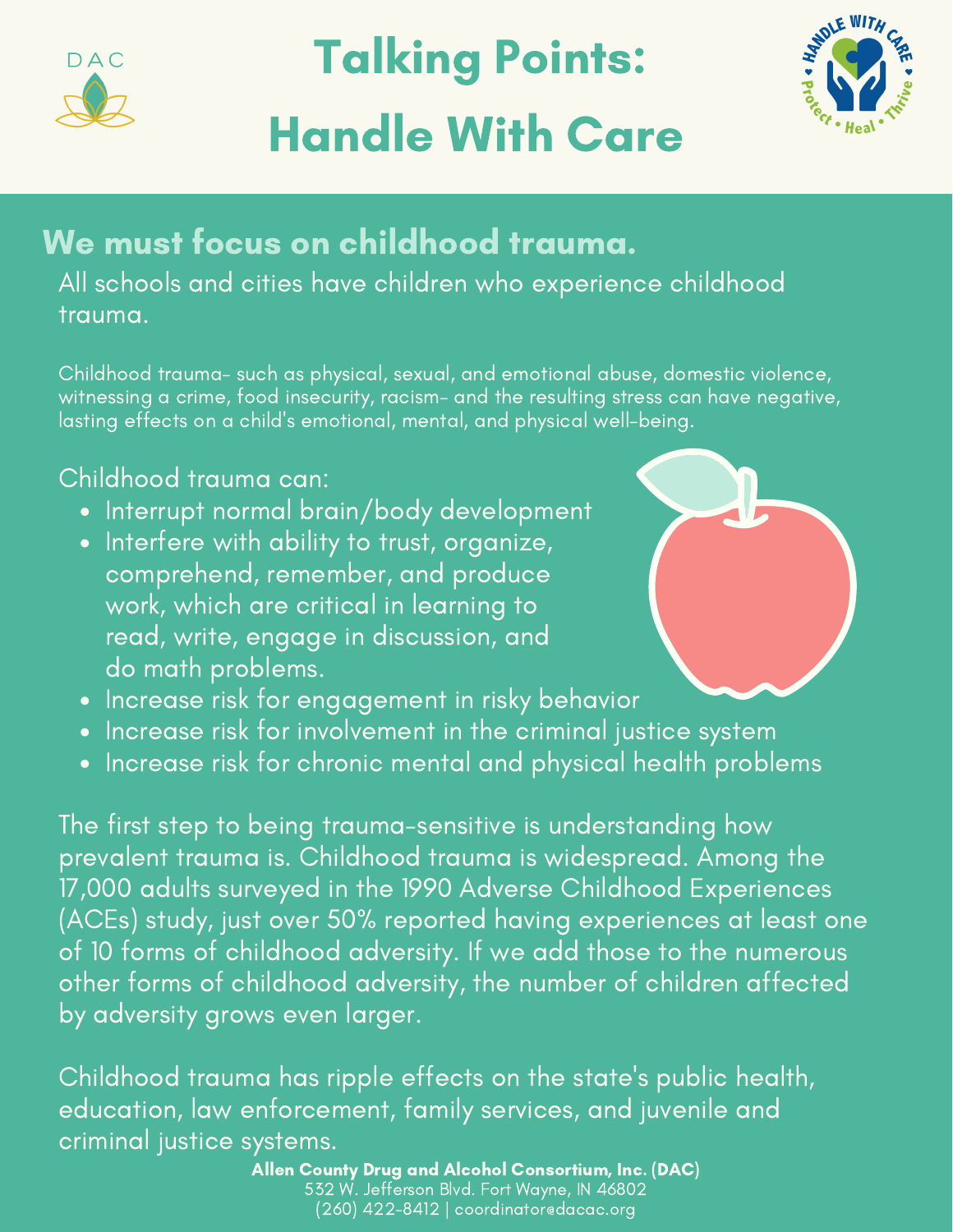## Schools must focus on childhood trauma.

If subjected to prolonged, severe, unpredictable stress, a child in school may experience either hyperarousal or hypoarousal and may be in constant fight, flight, or freeze mode, causing fight, flight, or freeze mode, causing other higher order functions to become secondary in importance, making it difficult to learn.

It is important for teachers and all school staff to understand the short- and long-term impacts of traumatic stress and be able to identify children and utilize trauma-sensitive approaches to help children heal and build resilience.

Every child reacts to trauma differently, thus it is important not to judge the severity of the experience and provide support for all students.

You might think, "It's not my child," but your child is sitting next to a traumatized, struggling student and the teacher is spending all their time redirecting the behavior. No one is learning.



### Police must focus on childhood trauma.

Law enforcement officials respond to traumatic scenes everyday where children are present.

Trauma in children turns off the learning switch and turns on risky behavior. Kids at risk tend to skip school, use drugs, become violent, commit crimes, and end up meeting law enforcement.

Police are ground zero for childhood trauma related to the opioid crisis, as drugendangered children are having drug-endangered children. They have no sense of feeling safe in their own skin or environment. They don't know how to have healthy attachments to others. They don't know how to self-regulate, or how to act.

Being a victim of or witnessing violence between one's parents or caretakers increases risk of perpetrating or becoming a victim of violence in the future.

# Mental health leaders must focus on childhood trauma.

Prolonged activation of the stress response system can disrupt children's development of brain architecture and other organ systems and increase risk of cognitive impairment and disease.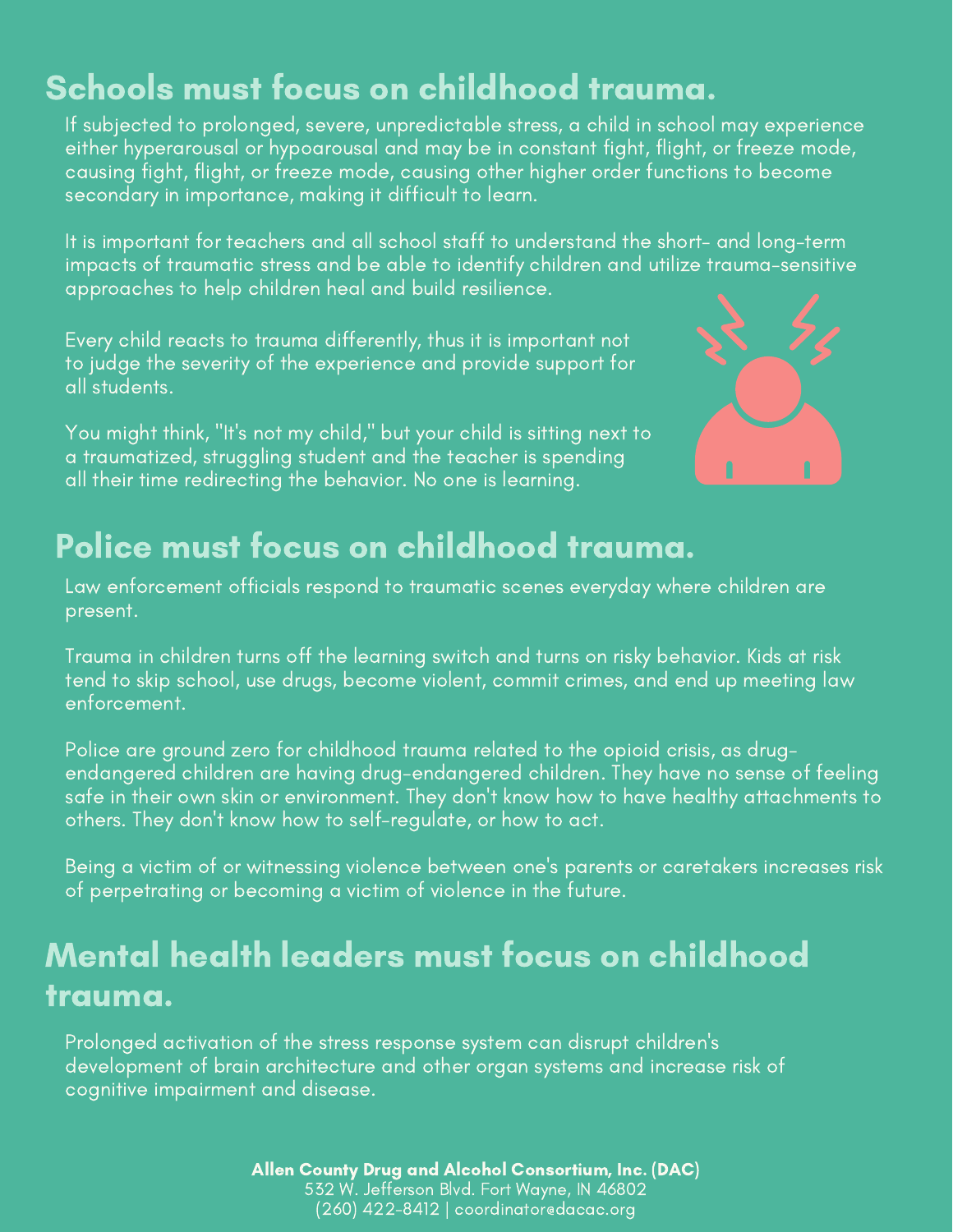It is toxic for children to grow up with trauma, constantly flooded by stress hormones in a state of fight, flight, or freeze.

Prolonged activation of the stress response system can disrupt children's development of brain architecture and other organ systems and increase risk of cognitive impairment and disease.

It is toxic for children to grow up with trauma, constantly flooded by stress hormones in a state of fight, flight, or freeze.

Children with histories of traumatic experiences are more likely to have chronic health conditions as they age such as anxiety, depression, posttraumatic stress disorder, cardiovascular disease, diabetes, cancer, stroke, asthma, lupus, multiple sclerosis, osteoporosis, viral infections, and autoimmune diseases, which are exacerbated by risky behavior.



Building resilience and teaching healthy coping skills in schools will decrease the need to engage in risky behaviors associated with numerous chronic diseases.

#### We can do something about childhood trauma.

You have an opportunity to implement a proven, no-cost program to provide support to children who endure extreme trauma in your community.

That program is called "Handle With Care."

### The Handle With Care program can support children of trauma in our area.

Handle With Care is a program that enables local school districts to be notified when police encounter a student at a scene, so the school staff and mental healthcare providers can then provide support right away for the student.